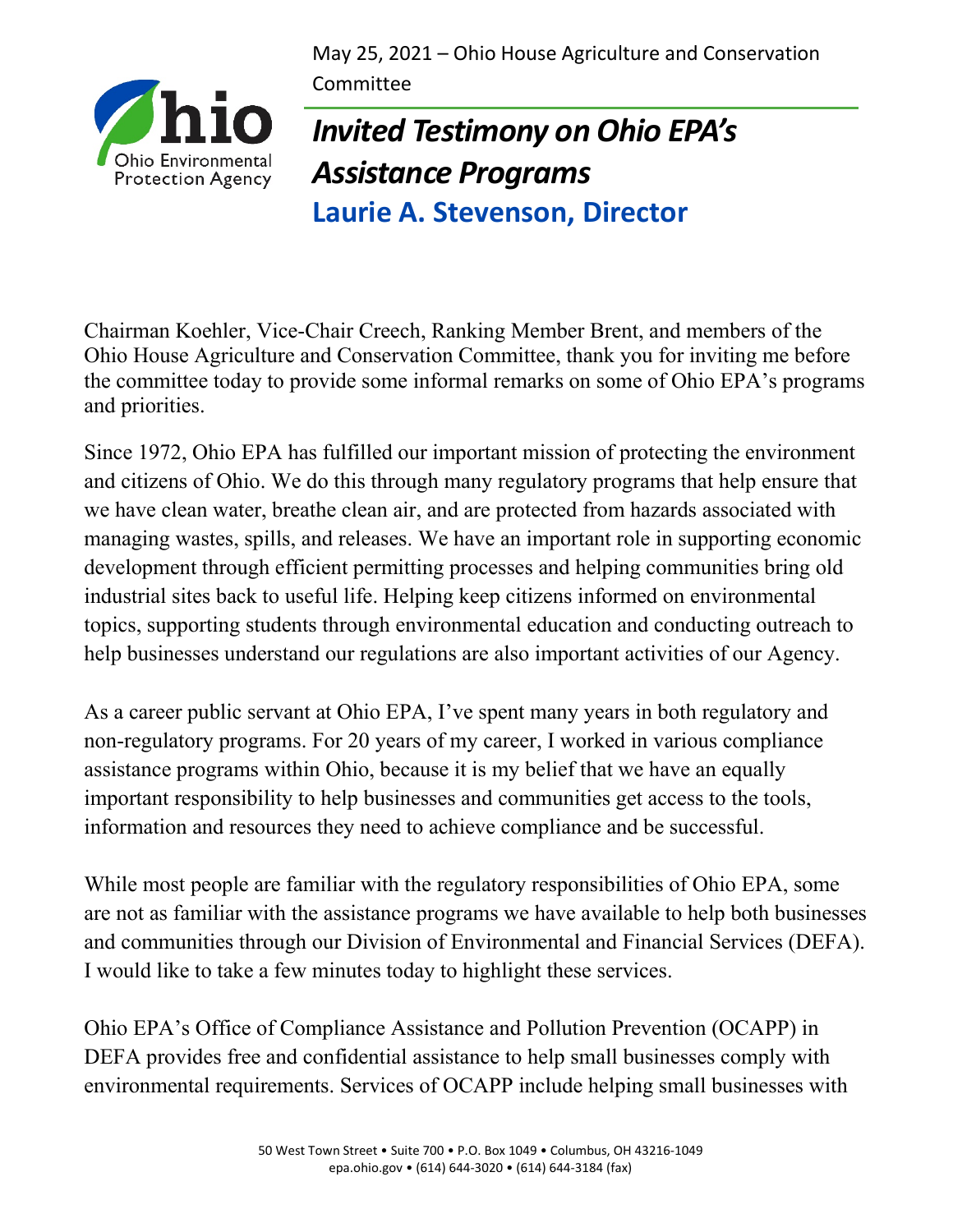permit applications, completing on-site visits and conducting outreach through training and webinars on a wide variety of environmental compliance topics. The office has an extensive library of publications available to help explain the regulations in easy-tounderstand terms.

OCAPP also supports businesses, schools and communities in identifying and implementing practices that can save them money. The office hosts an online Materials Marketplace that businesses can use to find outlets for their recyclable materials and byproducts that would otherwise go to a landfill. OCAPP administers a grant program that provides several million dollars a year to communities, organizations and businesses statewide to complete recycling, litter prevention, scrap tire and market development projects. We also have an Encouraging Environmental Excellence Program which recognizes businesses, communities, organizations and schools for their environmental stewardship activities.

Another important function of DEFA is supporting communities in meeting their drinking water and wastewater infrastructure needs. For over 30 years, DEFA has administered two large state revolving loan funds to assist communities in completing infrastructure projects such as:

- improving, expanding and constructing new wastewater treatment and drinking water plants;
- replacing, repairing and constructing sewer and water lines;
- constructing new water towers;
- building tunnels and other infrastructure to eliminate combined sewer overflows;
- replacing lead service lines; and
- replacing failing home septic systems.

The division has project managers, engineers and planning professionals that provide financial and technical assistance to support communities in the planning, design and construction of these projects.

The staff, processes and funding structure within DEFA have been instrumental in successfully administering Ohio EPA's proportion of funding through Governor DeWine's H2Ohio Initiative. Our focus areas under the H2Ohio Initiative include improving drinking water and wastewater infrastructure, especially in economically disadvantaged communities throughout the state. We have also been providing H2Ohio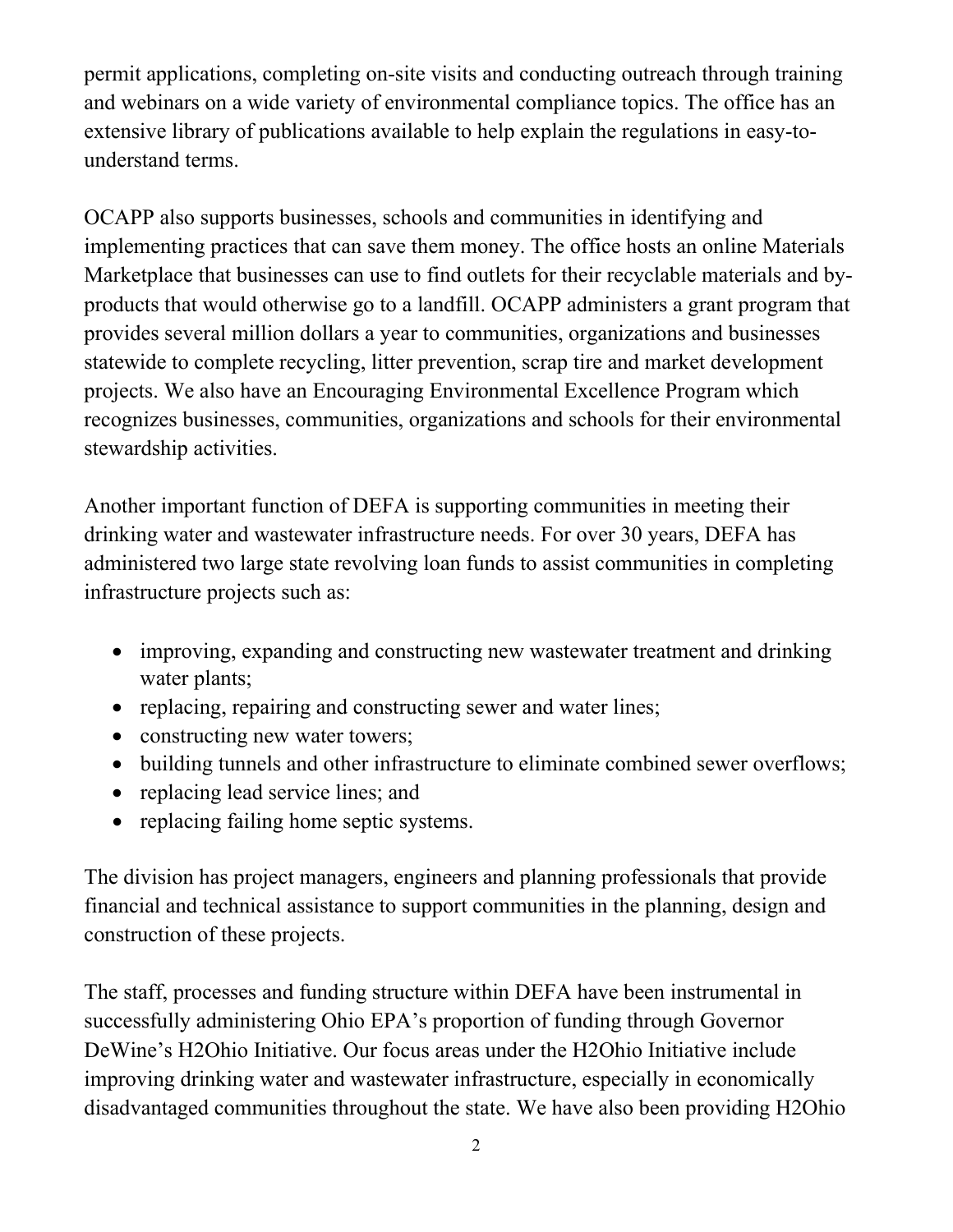funding to our local health departments for programs to help homeowners remove and replace failing home sewage treatment systems. In addition, we are focusing our efforts on removing lead service lines and fixtures in daycares.

During State Fiscal Year 20, Ohio EPA distributed H2Ohio funding to support the construction of sewer projects in Miami, Meigs, and Williams counties and drinking water projects in Columbiana, Coshocton, Pike, and Noble counties. Construction is underway for six of these seven projects and we anticipate that three will be completed by the end of 2021.

In terms of outcomes with our first year of H2Ohio funding, on the drinking water side alone, these projects will provide more reliable and safe drinking water to an estimated 4,000 Ohioans. An estimated 180 failing septic systems will be repaired or replaced, and 185 lead service lines will be removed from childcare centers in the Cincinnati area. We've also made small, but important investments to enhance our water quality monitoring network in the Lake Erie basin area and elsewhere in the state and are supporting a technology vetting process to evaluate innovative solutions to help address our water quality challenges.

For State Fiscal Year 21, we are awarding just over \$3 million dollars in H2Ohio funding to support drinking water projects that will serve more than 4,400 Ohioans, and \$4.35 million dollars to support wastewater projects that will serve more than 7,200 Ohioans. In total, we are supporting 13 communities with infrastructure improvements. In addition, we are expanding our focus on home sewage treatment system replacement to 11 counties and working with additional communities to replace lead service lines in daycares.

These H2Ohio investments are important for many reasons. Improving our infrastructure and addressing failing home septic systems reduces pollution that enters our streams, rivers and lakes. In addition, by focusing efforts on our economically disadvantaged areas, in both small and larger communities, we can help them get projects over the finish line that they are not able to fully fund on their own. Finally, having access to better sewer services and reliable, safe drinking water not only improves the quality of life for citizens, but it can also better position these communities for future economic growth and development.